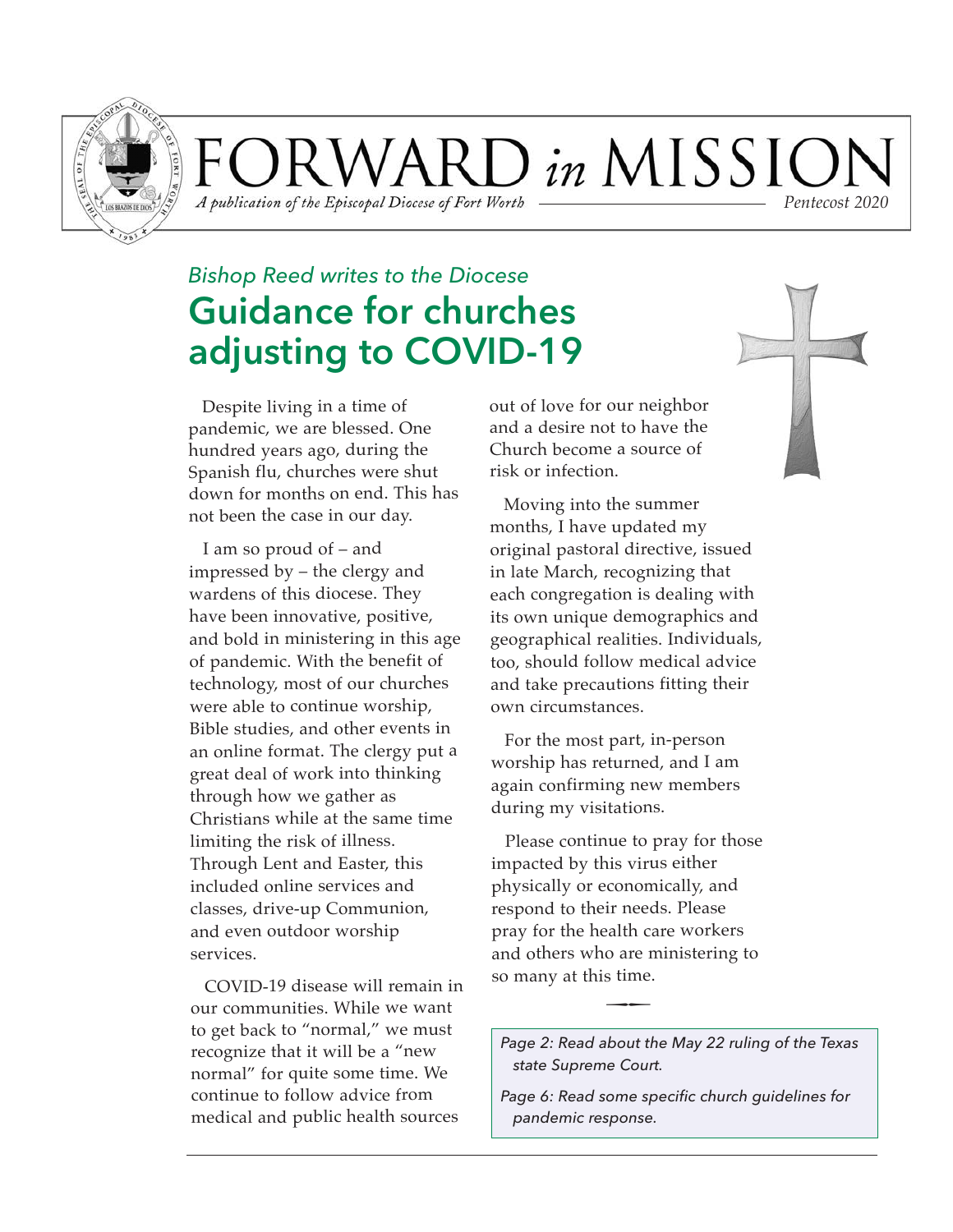#### *Long-awaited good news*

# **Supreme Court of Texas rules in favor of Diocese, Corporation**

On May 22, the Supreme Court of Texas issued a unanimous decision in our favor concerning the suit first brought against the Diocese and Corporation more than 11 years ago. After considering our Petition for Review of the 2018 opinion issued by the Second Court of Appeals, the high Court granted all the relief requested.

Page two of the opinion says in part,

Applying neutral principles to the undisputed facts, we hold that 1) resolution of this property dispute does not require consideration of an ecclesiastical question, 2) under the governing documents, the withdrawing faction is the Episcopal Diocese of Fort Worth, and 3) the trial court properly granted summary judgment in the withdrawing faction's favor. We therefore reverse the court of appeals' contrary judgment.

The Court found that the Diocese had not violated any Episcopal Church charter in withdrawing from association to TEC in 2008, and that the actions of the Diocese and Corporation were consistent with our own charters and with the state's trust and unincorporated association statutes.

Bishop Reed responded to this news with a call to the Diocese for a day of repentance and rededication on Pentecost Sunday, saying,

At this time of solemn rejoicing, we need to remember that the Church has never been the buildings or property. The Church is the Body of Christ: the followers of Jesus gathered together faithfully in Word and sacrament. and yet our Lord, in His Incarnation, came to us in physical matter. sacred spaces are important tools to help us worship our Lord and make disciples for Him.

We are called to stand firm (Eph. 6) and to hold fast to the faith once delivered to the saints (Jude 1). We are called to continue to proclaim the unchanging Gospel of Jesus Christ, who is the same, yesterday, today, and forever (Heb. 13).

In the end, the ruling makes no difference, if we are not willing to disciple the next generation by carrying out the work of the Great Commission. The challenge we face today, in an increasingly pagan and secular society, is to share the Good news of Jesus Christ in every way that we can. Today, we must leave behind the fortress mentality, look beyond the walls of our buildings, and be about the work of the Gospel. We need to shed the spiritual weight from this 11-year-long lawsuit and recommit ourselves to sharing the transforming love of Jesus Christ.

*The TEC parties have indicated that they will exercise their rights of appeal, after which a mandate will go to the trial court for implementation.*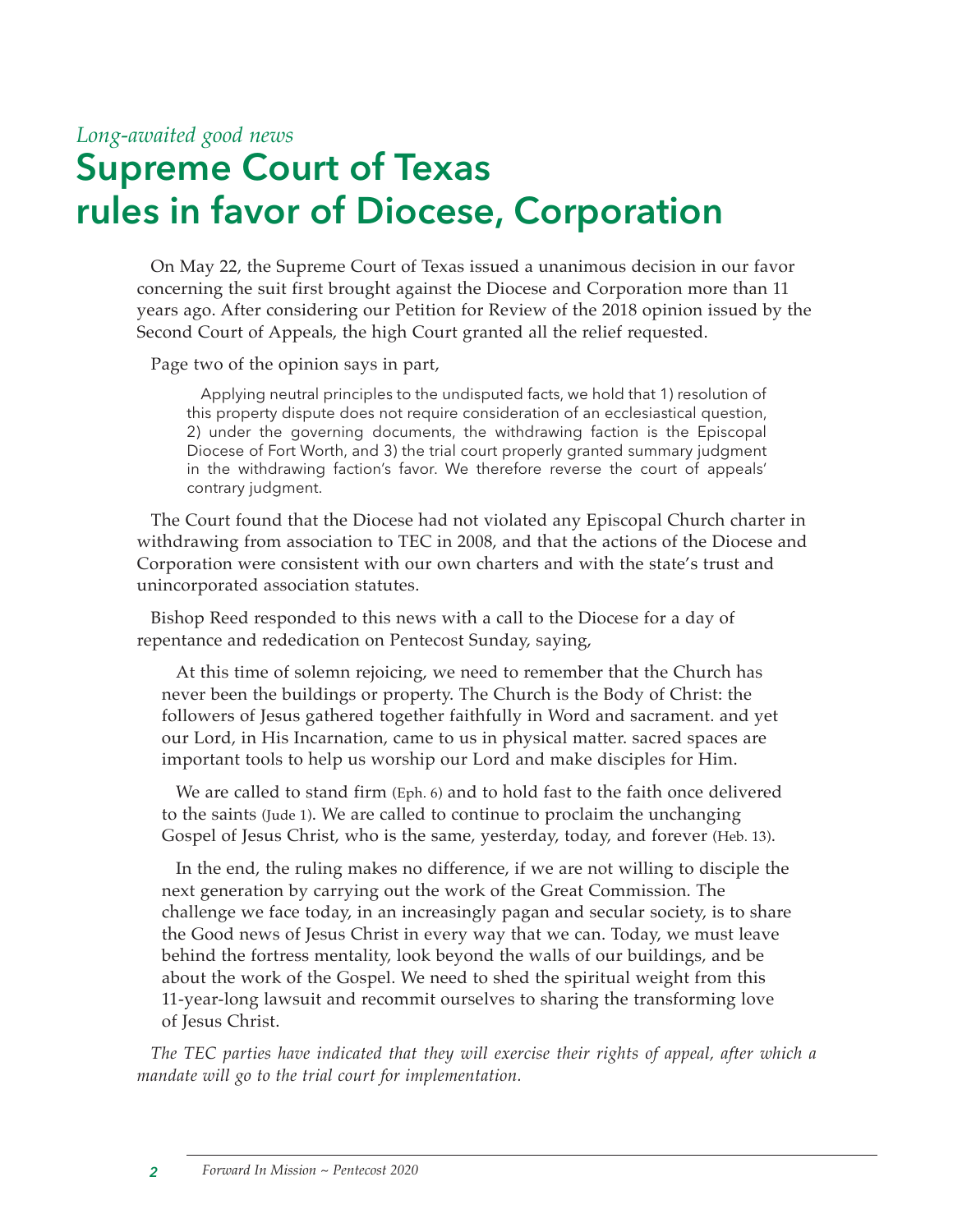

Many safety precautions will be taken during the camp season this year, says Executive Director Philip Craig. State guidelines for camps are being implemented, along with Bishop Reed's directives for diocesan gatherings. Look for these adjustments:

• Sessions begin Sunday afternoon and end on Friday afternoon each week, to allow extra time for cleaning before the next session.

• Camp staff will be in isolation at the camp for one week before the season begins.

• Cabin occupancy will be capped at 50% of capacity. Physical distancing will be practiced during all activities.

• Temperature checks and other screening begin at the gate; additional screening will take place at the nurse's station during registration. There will be daily follow-up screenings as well.

• Campers are asked to bring their own face coverings and personal bottle of hand sanitizer. The camp will provide additional sanitizer and many hand-washing stations. Hand washing will be done before and after activities and before meals. Face coverings will be utilized indoors; outdoor use is optional.

• Families will not attend the closing service. The service will be livestreamed two-and-a-half hours before pick-up time, allowing families time to travel to the camp for pick-up.

# **Praying for God's world**

#### *An invitation to participate*

You've heard of an idea whose time has come? As 2020 began and the world was about to experience new hazards from physical closeness, God was preparing a way for ministry to continue. Or rather, He was renewing His eternal promises.

In a moment when travel is restricted and mission trips are on hold, the diocesan World Mission Committee is staying connected to brothers and sisters in Christ through prayer.

The Committee is offering a new monthly

newsletter to share prayer requests on behalf of our friends in Christ around the world. Gathered under three broad categories – Global Partners, the Persecuted Church, and Thanks givings – the newsletter can help guide your prayer time for the Diocese of Northern Malawi, *La Gran Familia* in Mexico, the minority of Christians in Pakistan and Mandalay, and other locations where connections are being formed between our people here and God's people there.

To be put on the mailing list, write to wmc@fwepiscopal.org.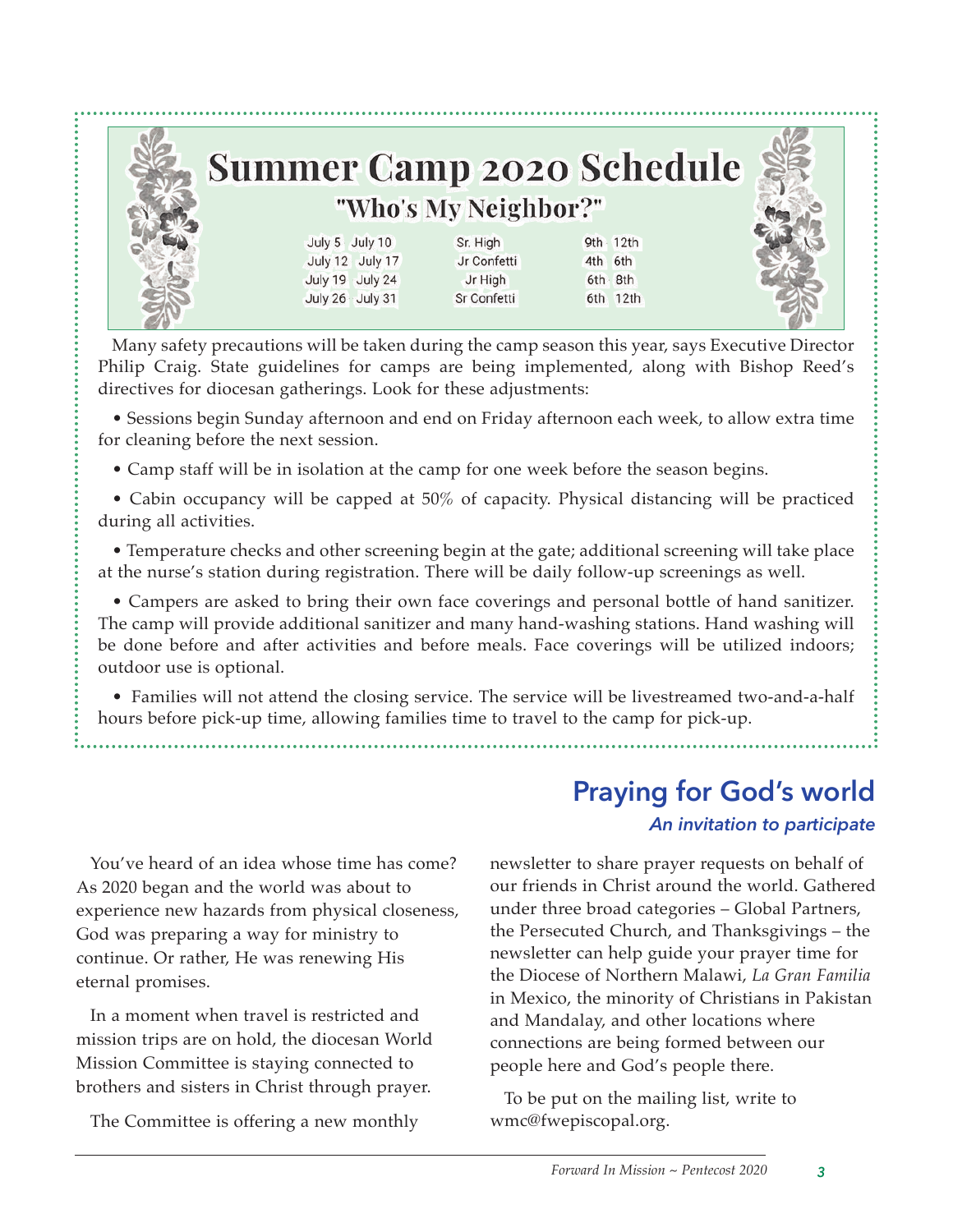# Around the Diocese

#### *Seminarians begin parish ministry*

Our two senior seminarians have now graduated from Nashotah House Seminary and are returning to the Diocese with their families. Beginning July 1, **Deacon Eddie Fitzhugh** will be the Diocesan Curate at St. Vincent's Cathedral, and **Deacon Matthew Rogers** will serve as Diocesan Curate at St. Laurence, Southlake.

#### *Malawi anniversary ingathering*

June 28 is GAFCON Sunday, a day for



*In this 2011 photo, Peggy Bruce greets Bishop Fanuel Magangani at DFW airport.*

celebrating and supporting orthodox Anglicans worldwide. This year, recognizing the unmet financial needs of the Diocese of Northern Malawi and wishing to join in the celebration of **25 years since that diocese's founding** even when we cannot be with them, all congregations are encouraged to take up an offering in support of our companion diocese.

#### *Clergy changes*

**Fr. Sam Wilgus**, who came to the Diocese as curate for St. Andrew's, Fort Worth, in June 2018, has accepted a call to serve as rector of St. Francis, Willow Park. With his wife, Katy, and their children, Dottie and Jack, he is beginning his new ministry this summer.

**Fr. Lee Stafki** was ordained in March at St. Timothy's, Fort Worth, for the ACNA chaplaincy service. He operates Crossroads of Hope, a ministry to veterans in Denton, and has been assigned by Bishop Reed to serve as chaplain at the Bishop Davies Center in Hurst.

#### *Youth formation weekends*

A New Beginnings weekend for grades 7-9 is tentatively scheduled for Oct. 16-18; a Happening weekend for grades 10-12 is planned for Nov 20-22. Monthly student assembly and praise gatherings, open to all diocesan youth, will resume on Sunday, Aug. 9. Check anglicanyouthministries.com for details about getting involved in any of the youth program activities.

#### *New form, timeless significance, in Rogation traditions*

For centuries, the Christians have observed several days toward the end of the Easter season as Rogationtide – a time for outdoor processions and the blessing of local labor and enterprise, including fields and livestock. It is a time to ask God's blessing on human endeavors.

As Rogation days approached in 2020,

with a pandemic causing social isolation and economic calamity, Fr. Brian Chase, rector of Church of the Good Shepherd in Wichita Falls, realized the need for God's



blessing and reimagined an observance to fit the times.

"We are no longer an agricultural society, but a consumer-based society. We don't need to bless fields, we need to bless businesses," Fr. Chase told his flock.

On Monday, May 18, parishioners met at the church and formed a line of vehicles behind the processional cross, to travel downtown. As they went, Fr.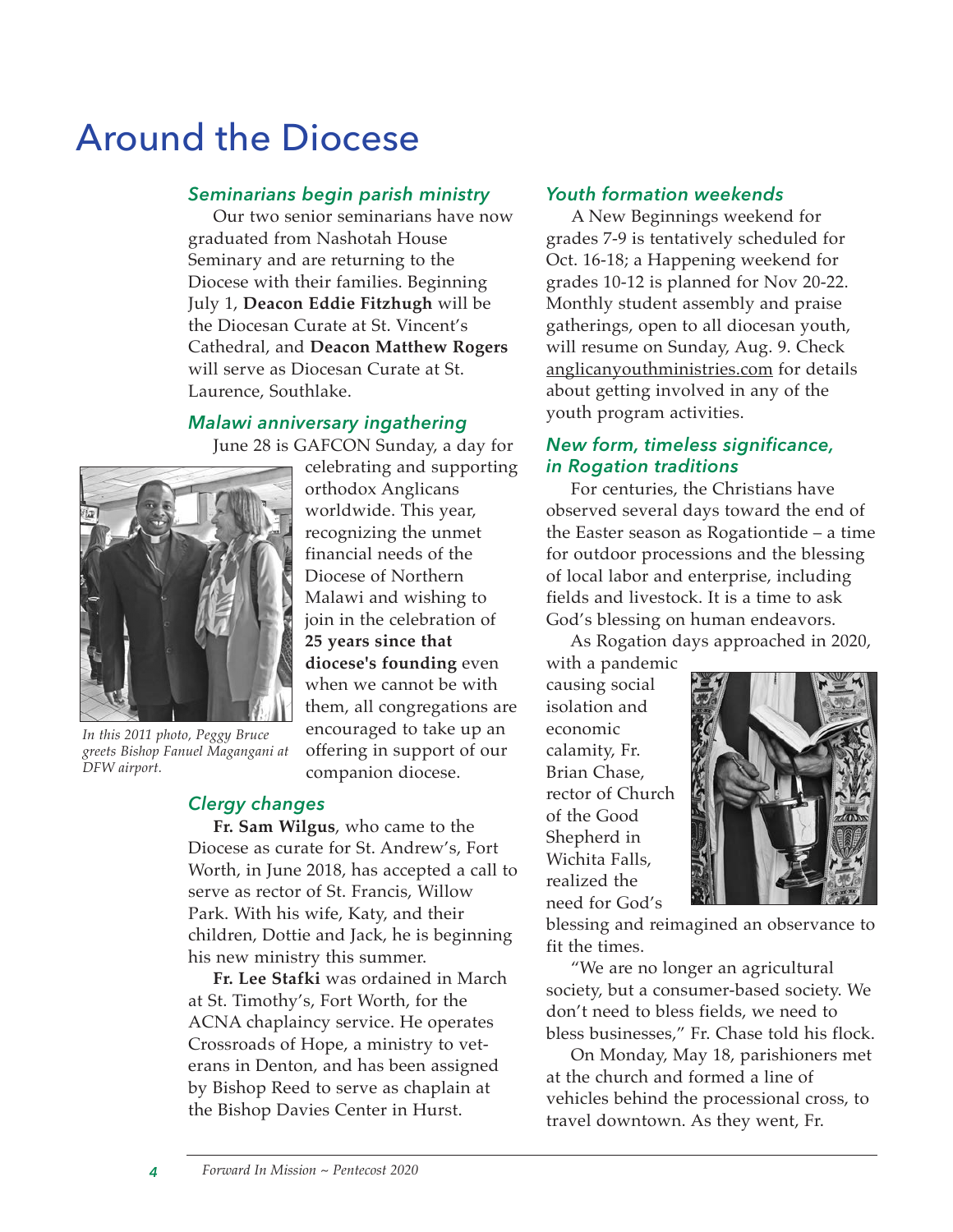## Around the Diocese



Chase prayed for local businesses, sprinkled holy water, and then dismissed his flock to buy their dinners from local restaurants.

"I think

one way we can ensure the success of



*The Rogation procession along 10th Street to downtown Wichita Falls on May 18.* 

downtown at this time is to support local businesses," he told a reporter for the Witchita Falls *Times Record News*.

### *Vacation Bible School goes online!*

Due to the challenges of hosting children



in church buildings for a traditional VBS while maintaining health and safety precautions, some parish organizers have decided to offer a virtual VBS in 2020, streaming program elements via YouTube links.

Online VBS has the advantage of flexibility: families may join in live or start the videos later on their own schedules. In addition, it opens VBS far beyond the usual attendance, so this is a great time to tell friends with children in preschool or elementary grades about the opportunity.

At St. Barnabas, Fort Worth, and St. Laurence, Southlake, the theme is "Rocky Railway." The program is live at St.

Barnabas June 15-17, but will remain on the parish YouTube channel this summer. St. Laurence's VBS runs July 20-24.

"On the Move with Moses" is the VBS theme this summer at St. Andrew's, Fort Worth, also July 20-24.

Signups are on each parish's Web site:

- saintlaurencechurch.org
- stbarnabas.us
- st-andrew.com

Craft materials are available for pick-up from each church **while supplies last**. Phone ahead to be sure someone can assist you.

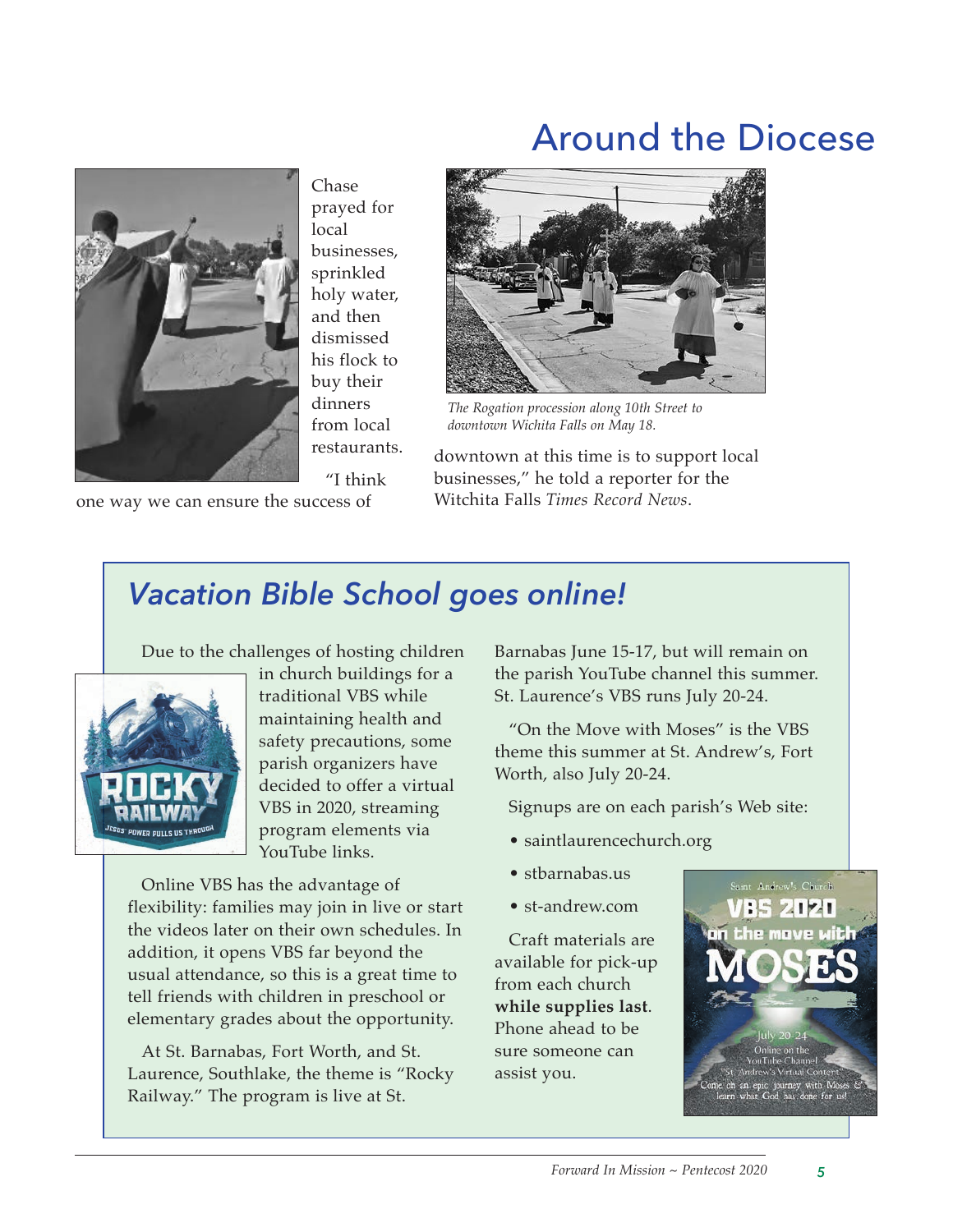### **Updated COVID-19 guidelines for churches**

*Issued June 3*

Sunday worship should continue to be offered online where available. A senior/at risk service is helpful. Continue to sanitize, practice social distancing, refrain from passing the plate, and encourage the use of masks.

Meetings, groups, and studies can we held in person using social distancing, sanitation, and encouragement of mask use. Please consider the space and the number of attendees when preparing. Make sure there is adequate ventilation.

Coffee hours can be held in person with social distancing. Outdoors is the safest environment. It is a good practice to have one person serve coffee and another place snack items (cookies, donuts, etc.) on plates or napkins so that handling is at a minimum. Wearing gloves for this task is safest.

Communion in one kind is still the safest way to receive the Sacrament. The chalice can be used at the discretion of the priest, taking overall safety into account. We all may choose to only receive in one kind. If intinction is desired, the priest is encouraged to handle the host, rather than the communicant.

Please employ these standards for special services such as baptism and marriage as well.

### *Instructions for conducting special rites and services*

*Bishop Reed offers these guides for adjustments and pastoral exceptions to rites of the Church.* 

- † Baptisms should continue while providing social distancing between candidates and their families, and between other candidates and their families. Clergy should sanitize their hands before and after touching anyone. Outdoor baptisms are encouraged.
- † For weddings, the couple is encouraged to have the wedding in a church if possible, with a limited number of witnesses present and an online viewing opportunity. During this pandemic, outdoor weddings are permitted only with my permission.
- † The Bishop is returning to doing confirmations this week. I will use a sanitizing towel between one confirmand and the next, and social distancing will be required between each household.
- † Confessions can be heard with accommodation for social distancing or some form of barrier between priest and person. Please sanitize the space and any books or forms used, before and after.
- † Funerals should be done as a graveside service when possible. If gathering in a funeral home, follow their rules. If using a church building, follow the previous pastoral directive guidelines.

Remember to

*Keep up your pledge!*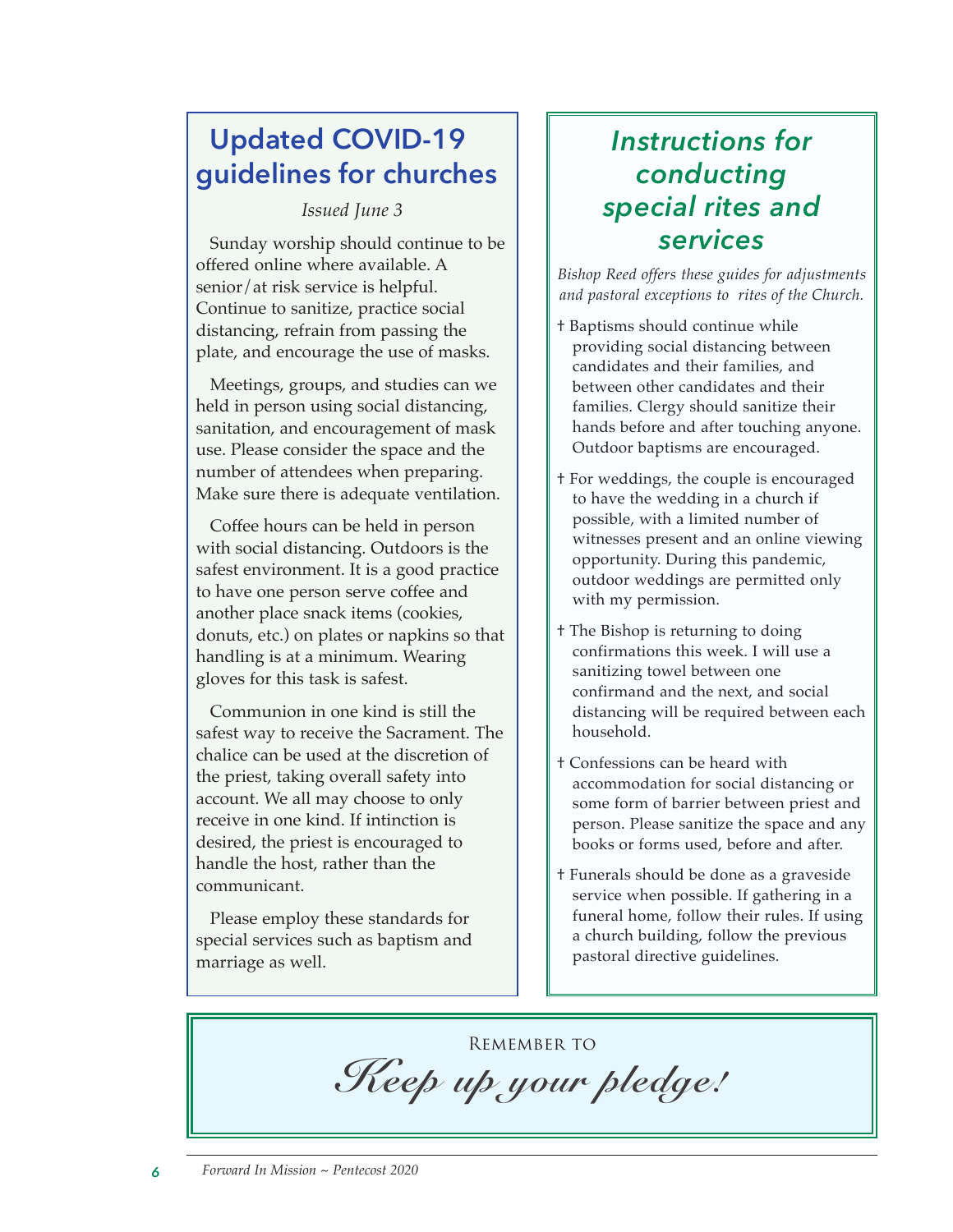## *"Take, eat …"* Feeding the hungry each Friday at San Miguel

*by the Rev. Burton Shadow*

"Take, eat." Usually, when we hear these words, we are immediately brought back to that sacred moment in the canon of the mass when our Lord and Savior instituted the sacrament of Holy Communion; lately, however, they are an invitation not from Christ's lips but those of his followers who are living out the ministry of Matthew 25:35-40, "for I was hungry and you gave me food… ."

This Matthew 25 ministry is being carried out at Mission San Miguel, at 3605 Fairfax Avenue, in a weekly offering to those on the southeast side of Fort Worth who are in need in these days of the coro-

> navirus pandemic.

> > into a talent which is not only constantly in evidence at Mission San Miguel, but is also intensely biblical, Canon

Sergio Díaz made the visionary connection between that God-given talent and the need of the surrounding community to be fed.

Good cooking is a constant at San Miguel. Whether one is partaking of Patricia's deer sausage burritos after Morning Prayer on Saturdays, Sergio's broiled tilapia on a Friday evening, Javier's menudo, or the men's group's hamburgers (better than What-a-burger!); food is a part of every ministry.

On Friday mornings during this coronavirus pandemic, members of San Miguel gather at the church, use hand sanitizer, don masks and gloves, and start filling

styrofoam take-out boxes with hot meals to go. The clamshell boxes are then tucked in plastic bags and distributed freely, to hungry neighbors who drive up to the semicircular driveway and receive the gift and a blessing from Canon Diaz. Anywhere from

distributed each Friday between noon at 2

200 – 350 food trays are *Every meal box comes with a message from the heart.*

p.m. – or until the food runs out.

*Editor's note:* Other congregations helping to feed their communities at this time include St. Paul's, Gainesville, which hosts St. Martha's Kitchen each Friday; and San Juan Apostol, Fort Worth, which has begun distribution of food boxes on recent Saturdays. Blessed are those who feed the hungry!

 $\overline{\phantom{a}}$ 

*Fr. Burton A. Shadow serves as assistant priest at San Miguel, Fort Worth.*

 $\overline{\phantom{a}}$